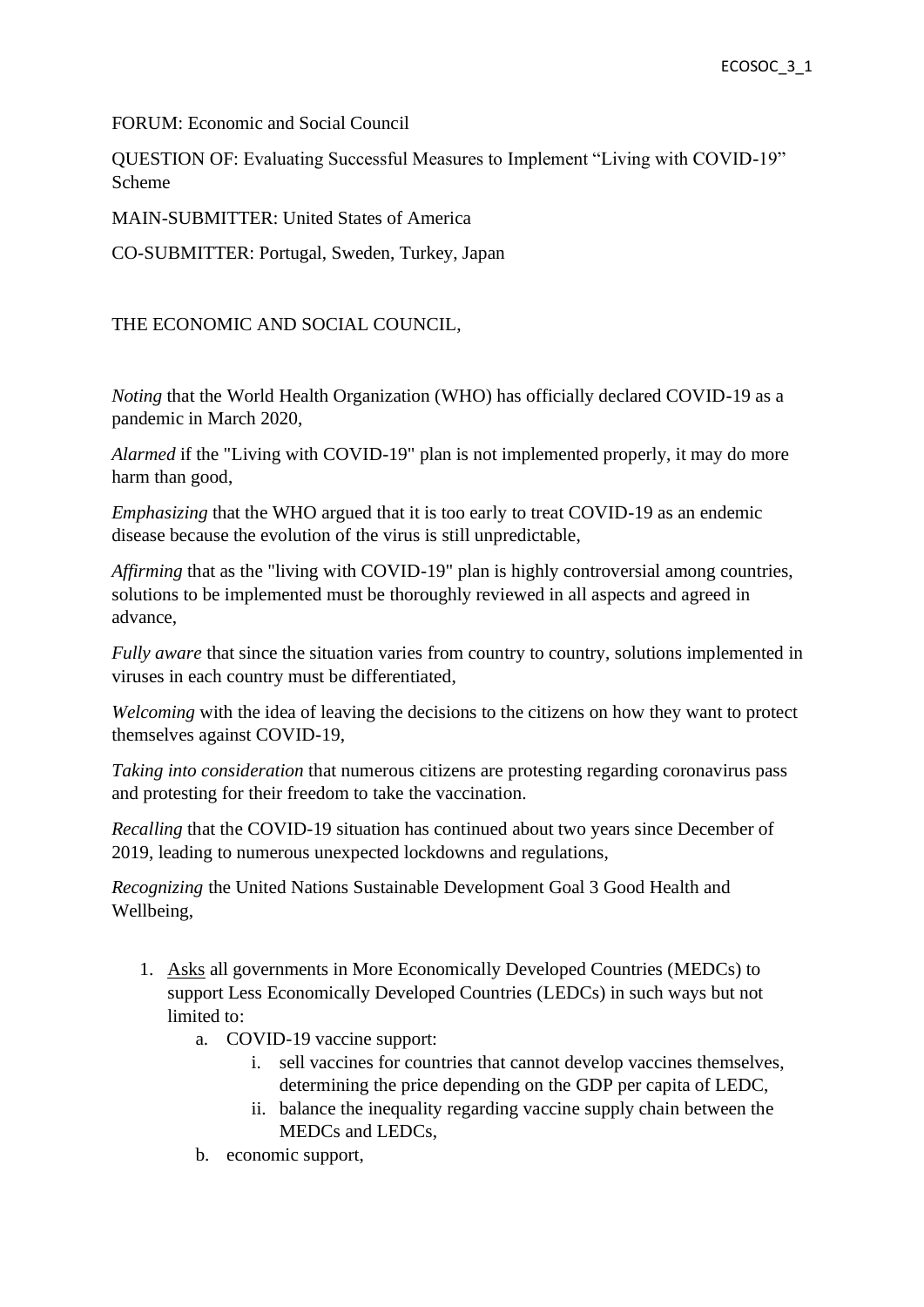- i. raise funds through financial campaigns, infographics, or digital posters,
- ii. give financial support so that LEDCs can contribute to making vaccines for COVID-19,
- iii. improve trading system between MEDCs countries and LEDCs countries by inhibiting tariffs and adjusting value-added-tax (VAT) during the net trade;
- 2. Highly encourages all member states to remove some domestic restrictions through public health advice and public spaces, just as how most other respiratory diseases are managed through ways such as but not limited to:
	- a. adjusting COVID-19 regulations since completely eliminating the regulation can cause a higher risk of the outbreak:
		- i. let the citizens acknowledge the severity of COVID-19 cases and whether to wear a mask or not,
		- ii. allow travelling but strengthen the system where citizens can check their health or places that have a high rate of getting the disease,
		- iii. set the number of people in public spaces,
	- b. leaving deregulation against virus:
		- i. do not obligate separate certificates such as passports for specific events,
		- ii. do not include quarantine or self-isolation in the legal requirements,
		- iii. remove the limit on the number of people gatherings at home,
		- iv. keeps a 1m social distance only in public places selected by the government;
- 3. Recommends all member states to change the quarantine policies based on different rates, not quarantine policies based on the number of confirmed patients in each country such as but not limited to:
	- a. focus on the rate of critical symptoms:
		- i. consider the severity rate of COVID-19, the number of critical patients will be too large as the number of confirmed patients per day immediately,
		- ii. reduce the severity rate of the virus by implementing an education program of the severity of COVID-19 so that citizens can have selfconsciousness
		- iii. Sterilization and disinfection in terms of prevention are important to lower the number of patients with severe illness regardless of the number of general COVID-19 virus confirmed patients
	- b. use data based on the mortality rate from the virus:
		- i. request certified and reliable organizations such as WHO to confirm the measures,
		- ii. post the reports or data for the citizens to view and recognize the severity of COVID-19 and how they can respond to it;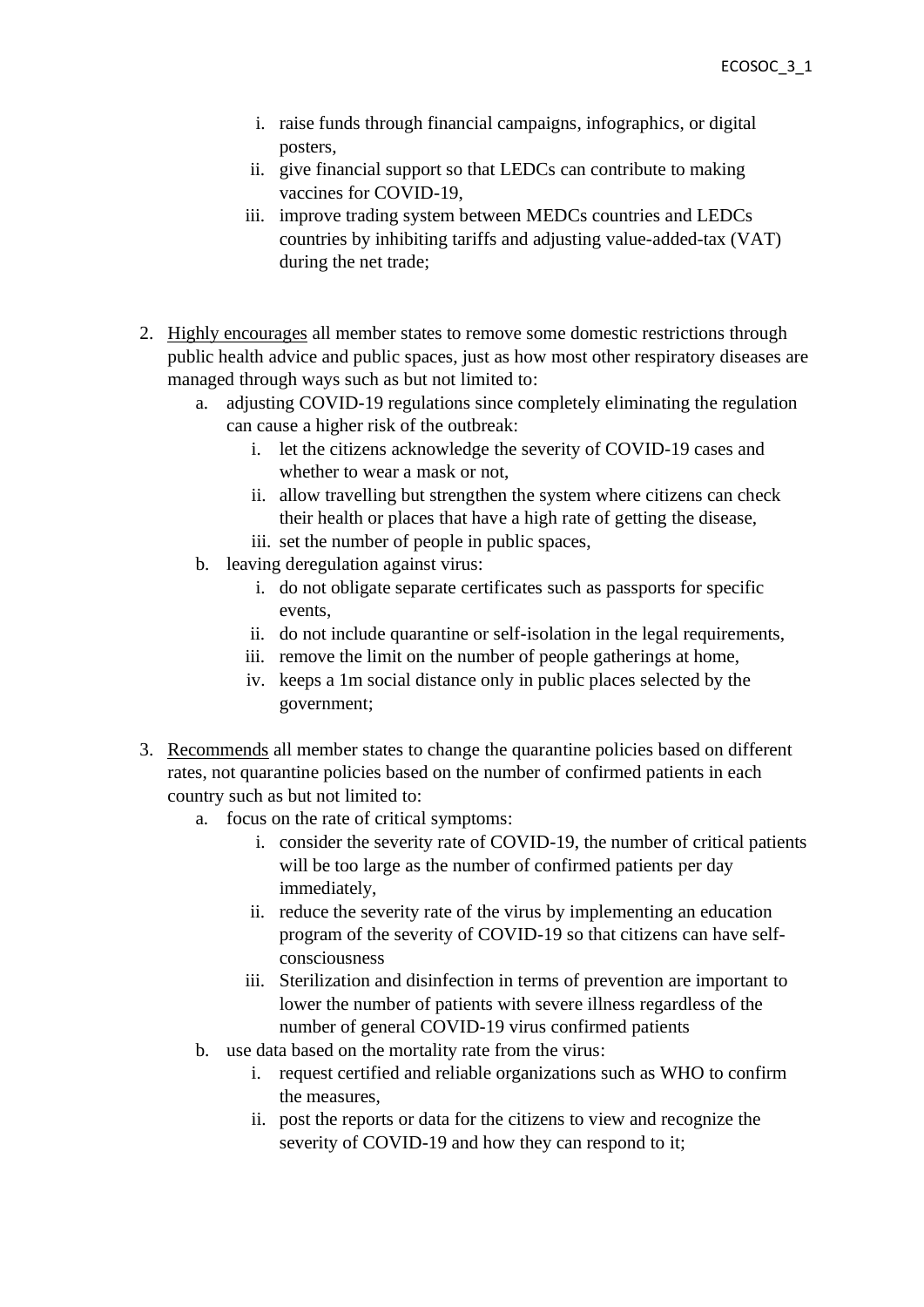- 4. Suggests distinctive solutions implemented in each nation, and measures should be carefully scrutinized and confirmed to be suitable for the specific country such as but not limited to:
	- a. organize a formal meeting with delegates from other countries where each delegate presents their stance on the current pandemic:
		- i. debate about how the virus should be viewed and approached,
		- ii. debate about what social and economic problems each country has,
		- iii. debate about the solutions for the problems,
	- b. conduct a survey made and monitored by governments and organizations mentioned in clause 7 sub-clause c to know what people want for this situation and how they want to solve it;
- 5. Further suggests governments to encourage all citizens of their country to get vaccinated with helps from Non-government Organizations (NGOs) and Government Organizations (GOs) in ways such as but not limited to:
	- a. install an application to operate a QR code (Health code) in order to:
		- i. help governments monitor and trace the transmission of COVID-19,
		- ii. make it easier to view for citizens as color-based code determines whether people have access to certain activities or places,
	- b. request MEDCs to provide a sufficient number of vaccinations by:
		- i. encouraging citizens to get vaccinated in countries with a severe number of COVID-19 cases by implementing "vaccine pass" as it offers the privilege that people can enter public spaces,
		- ii. medical or vaccinated report, including the number of people who are vaccinated,
	- c. cooperate with organizations such as World Health Organization (WHO) and companies that produce vaccines to reduce the price of vaccination in ways such as but not limited to:
		- i. uses taxes to supply insufficient money,
		- ii. Non-government organizations can provide materials or ingredients used to make vaccines,
	- d. define COVID-19 vaccine as essential like tetanus vaccine and influenza vaccine:
		- i. encourage NGOs to provide the importance of COVID-19 and its vaccine for education;
- 6. Calls for all member states to manage people who have positive test results for COVID-19 in ways such as but not limited to:
	- a. implementing COVID-19 regulations again only for those who are infected by coronavirus such as:
		- i. lockdown in their house,
		- ii. mask mandates,
		- iii. restricting the number of gatherings,
	- b. requiring people to report their positive test results to local communities in ways such as but not limited to: